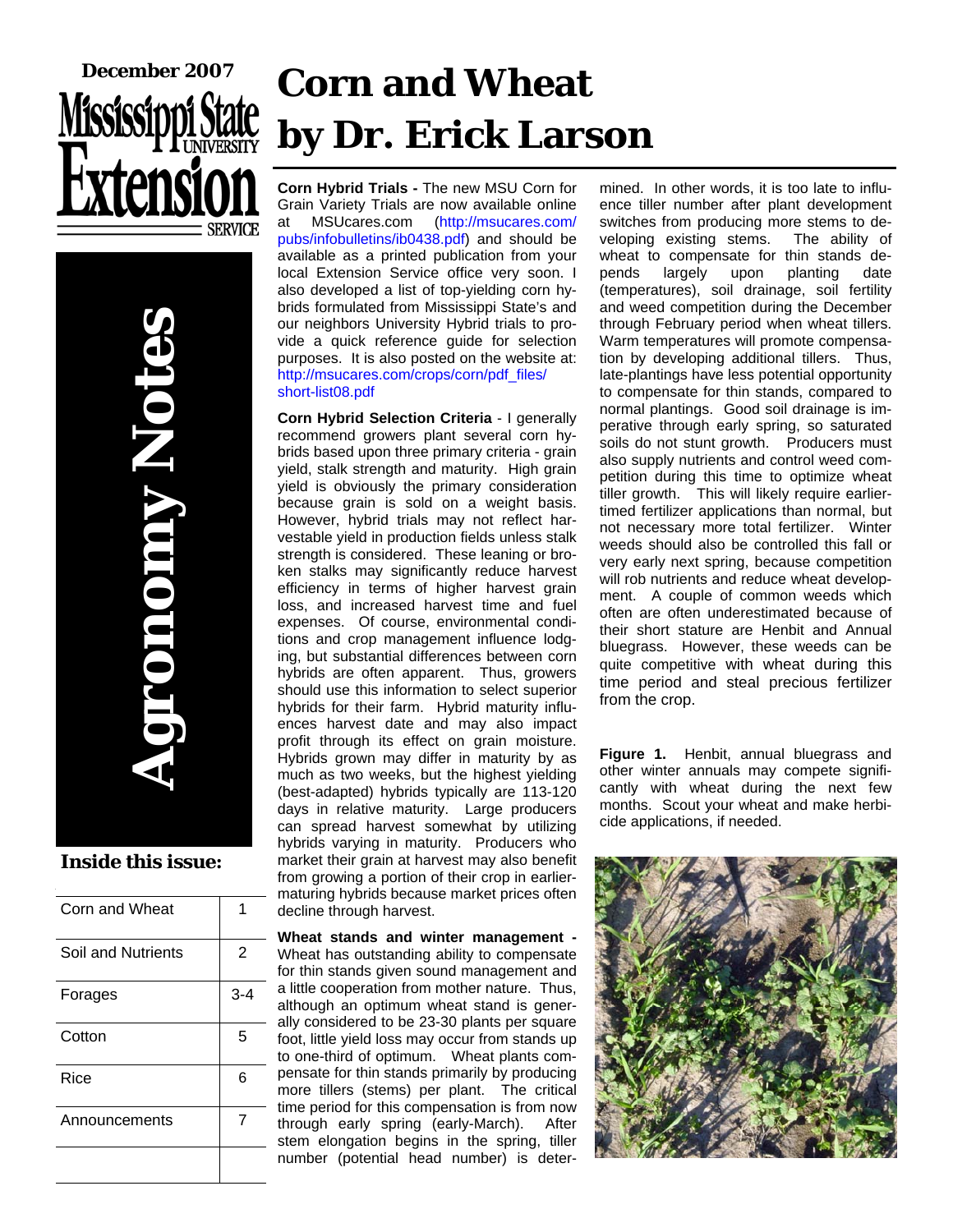### **Nutrient and Soil Management by Dr. Larry Oldham**

**Fertilizer prices are a hot topic!** Increased wheat acreage erased what many thought would be decreased fertilizer demand after the large 2007 corn acreage. Additionally, there is increased fertilizer demand in India, China, and Brazil due to increased grain prices. Some fertilizer availability may be limited due to transportation and supply issues. This situation requires good management starting now.

- Maintain soil pH to maximize availability of both applied and 'native' P and K. Lime programs are expensive in Mississippi every year, but in the current fertilizer situation, they are critical to maximizing nutrient use efficiency.
- Phosphorus (P) and potassium (K) needs are only determined by soil testing. If producers are not soil sampling, they should begin to sample each field. If producers are sampling on a three year schedule, go to a one or two year schedule.
- Consider banding nitrogen (N) and P applications to row crops to improve plant use efficiency.
- If you are not already doing it, split N applications to minimize potential leaching or volatilization losses from large one-time applications.
- Injecting N applications for cotton or corn to lessen potential losses.
- Meet early and often with your fertilizer suppliers to determine availability, delivery and cost so you have the products when you need them and at the lowest possible cost to meet crop nutrient needs.

There are side effects of good grain prices and uneasiness about fertilizer cost and availability. Beware of some 'good deals'. Recently Delta Farm Press had an Arkansas-based article about soil fertility that I thought should be nominated for a Pulitzer: Fertility Supplement Claims and Long Term Impacts With the current grain price scenario, some folks want to relieve growers of their money but not necessarily with good products.

#### **You may want to question sales pitches such as:**

"So new that Extension does not know about it."

"X ounces (or pounds or gallons) supplies as much as XXXX pounds of fertilizer."

"So and so would not have made a crop if he/she had not used it."

"We were traveling through here and wanted to give YOU this great deal."

"The chemistry of this product makes it more plantavailable."

My personal favorite (but not in soil fertility) was someone selling silica dioxide as a feed supplement. It is commonly known as '**sand**'.

See additional information on questioning sales pitches in another Delta Farm Press article, Asking About Fertilizer Supplements. University soil fertility faculties are dedicated to sound, objective, and ethical research and Extension programs grounded in good science to serve all the people of our respective states. We have nothing to sell. We want nothing more than to provide information that allows growers to make informed decisions. Ask us about our recommendations if you have reservations.

In Mississippi, soil amendments and fertilizers have to meet regulatory requirements to be sold, including evidence of effectiveness obtained through objective evaluations. Always ask if your miracle product is currently registered with the Mississippi Department of Agriculture Bureau of Plant Industry.

I hope you have a great holiday season. It has been a wonderful year for me because of working with you. Here's to a happy, healthy, and profitable 2008.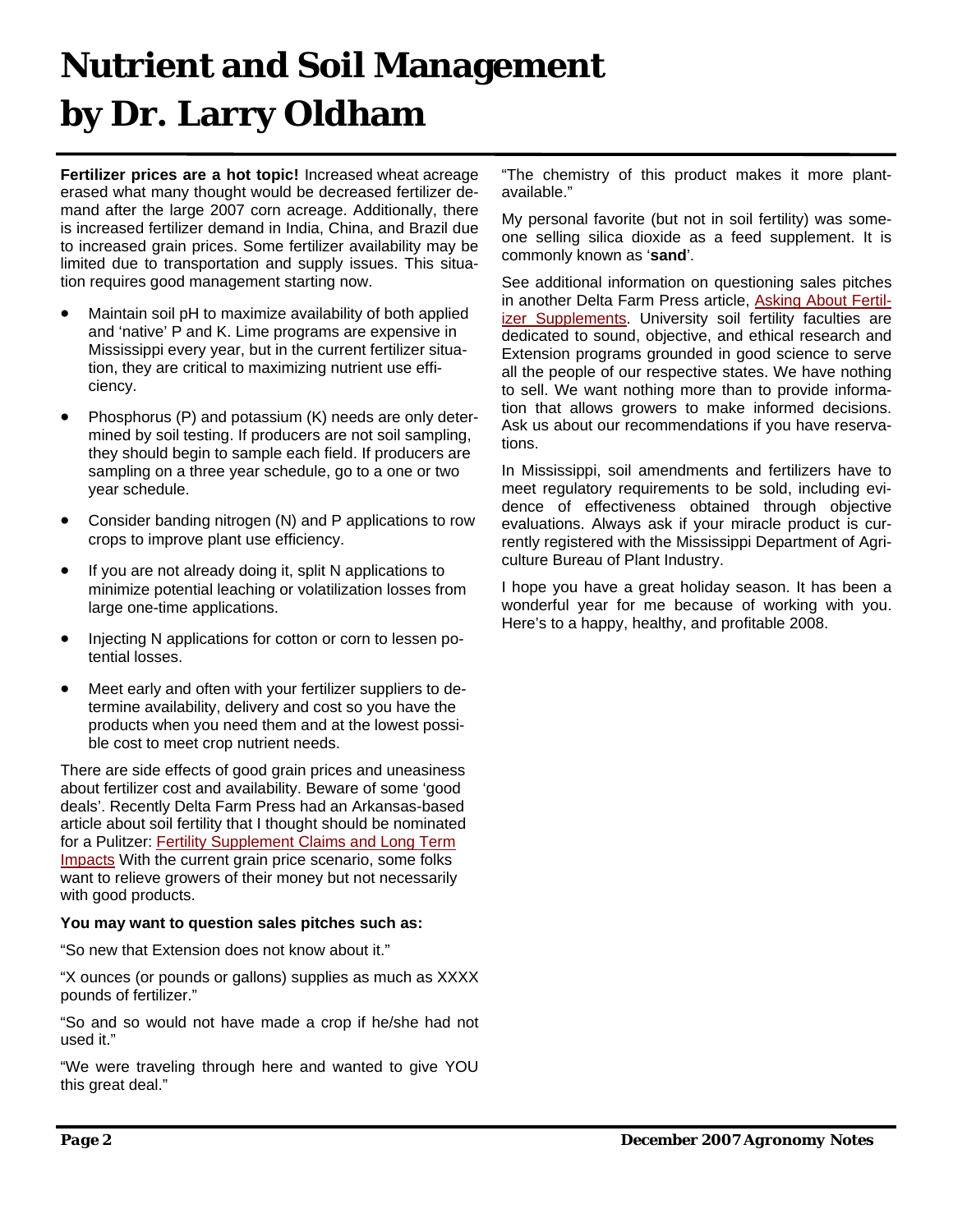### **Forages by Dr. Rocky Lemus**

The foundation of any good forage fertility program begins with a soil test. When working with perennial forages, soil fertility is vital because it affects the quality of the forage that the animal consumes. Unfortunately, many forage producers in Mississippi do not apply this management practice consistently. Managing soil fertility for forage production depends on three phases of planning: (1) preestablishment, (2) establishment, and (3) maintenance

#### **Figure 1**.



Figure 1. Soil fertility management timeline for forage production

The pre-establishment phase is the most critical part of a fertility management program. Soil samples are collected to determine soil conditions, to fine tune the soil pH or nutrient levels, and to assure optimum conditions for seed germination and establishment. The best time to collect samples is in the fall. To obtain a representative sample, collect soil cores that are 6 inches deep from 15 to 20 random spots in the field. Each sample should not represent more than 10 to 20 acres. When sampling, avoid old fence rows, wet areas, shaded areas, feeding areas, and other spots that are not representative of the whole field. Contact the County Extension Office to determine the soil types in a specific area and proper soil sampling documentation.

Adjusting the soil pH usually increases the availability of essential nutrients for plant growth and development. Forages vary on their sensitivity to soil pH, and legumes are more sensitive than grasses. The optimum pH for legumes ranges from 6.5 to 7.0 and 6.0 to 6.5 for grasses. At low pH levels, bacterial nitrogen fixation in legumes is inhibited causing a reduction in yields.

Lime application will be the most economical way to increase pH and improve fertility versus applying nitrogen (N) to legumes. The amount of lime needed to make an adjustment in soil pH varies with the level of acidity. Small lime applications (1 to 2 tons/ac) should be applied after tillage and incorporated into the soil surface at least six months before planting. Large lime applications (>2 tons/ac) should be split and half should be mixed deep into the soil (at least six inches) with the primary tillage and the other half applied after the primary tillage, but incorporated into the soil surface. This split application will allow a more uniform neutralization process, especially where seedlings will be developing.

Forage crops have a high demand for phosphorous (P) and potassium (K), especially legumes. If soil test results show low P and K, applications prior to establishment are recommended to build up the necessary levels. Potassium and phosphorous are relatively immobile in the soil and losses due to leaching are minimal. These applications will increase root development and establishment. To obtain a good establishment of forages, optimum to high levels of phosphate  $(P_2O_5)$  and potash  $(K_2O)$  are necessary. These levels should range from 140 to 350 lb  $P_2O_5/$ acre and 200 to 500 lb K<sub>2</sub>O/acre.

The fertility program is a continuous process that should be carried out into the establishment phase. At this point, pH should be at an optimum range and only minor adjustments should be needed. At establishment, starter fertilizers are applied (banded) one inch below the seed to ensure proper germination. A starter fertilizer should be high in P and fertilizers such as 10-20-10, 10-20-20, and 8-32-16 are commonly used. Nitrogen application for establishing grass should be 25 to 40 lb/ac. In the case of pasture renovation, do not apply N at time of seeding since it will stimulate the growth of the existing sod and increase competition for the new seedlings. If legumes are incorporated into the forage system, ensure that those legumes are properly inoculated. Most legumes are related to specific rhizobia bacteria strain to properly fix nitrogen. Most legumes are usually preinoculated. In case the legumes are not pre-inoculated, make sure that the inoculant is specific to the legume being planted, and always check the expiration date. A list of legumes and their inoculants could be found at http://msucares.com/crops/forages/index.html.

The inoculants can be mixed directly with the seed, applied directly to soil in a granular form through an insecticide or fertilizer box in the seeder, or sprayed directly between the seed row using a liquid preparation. Maintaining fertility levels for forage production is also an important part of a good management program. In this case, routine soil testing should be used to monitor changes in pH and nutrient levels, especially if biomass is being removed. Producers may choose to utilize manure (commonly poultry litter) to maintain nutrient levels (especially P and K).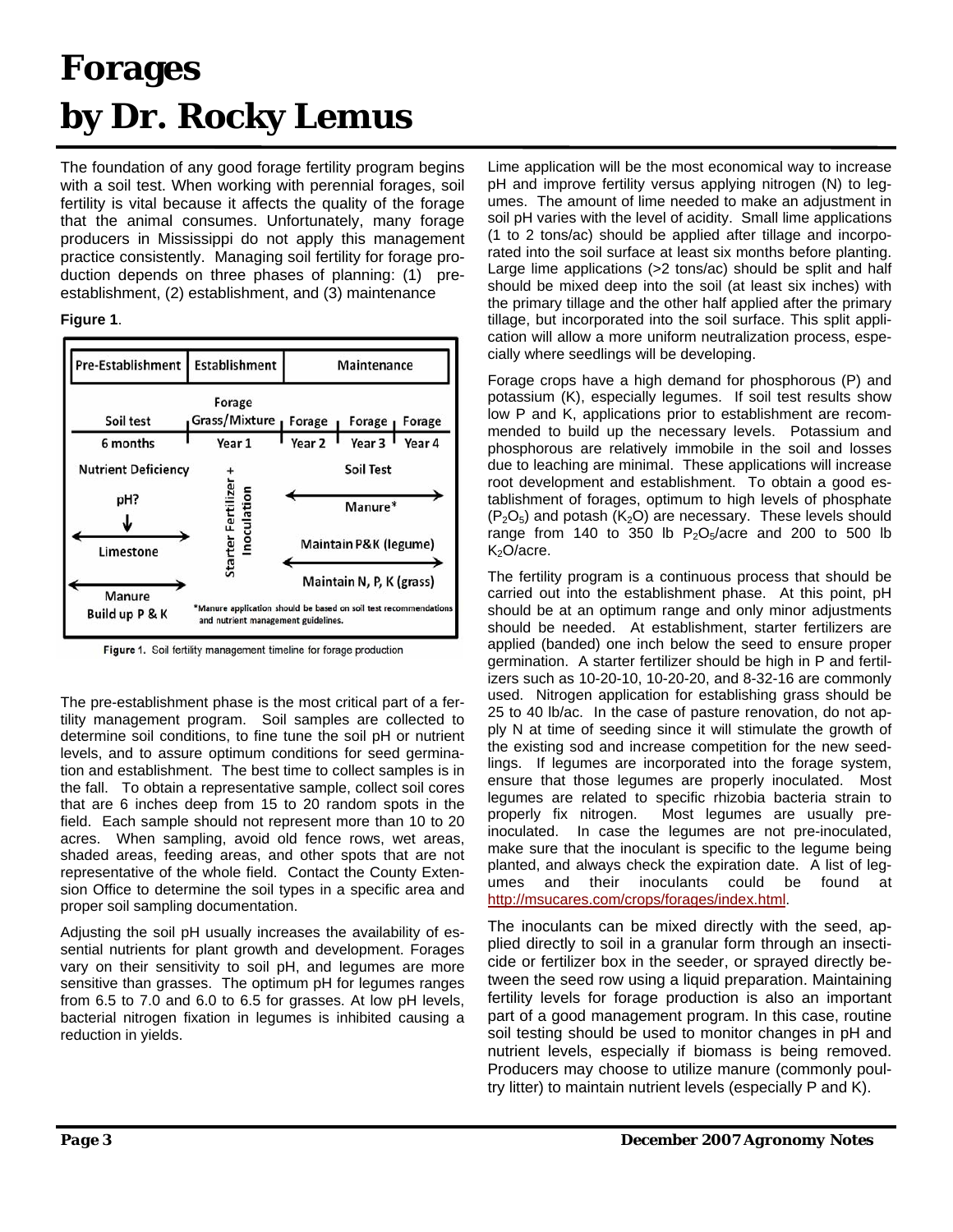## **Forages continued … by Dr. Rocky Lemus**

It is important to know the nutrient levels of the manure being applied and applications should be done according to soil test recommendations and nutrient management guidelines. During the maintenance phase, pastures will be either grazed or harvested for hay. Grazing usually acts as a recycling process since most nutrients are returned through urination or fecal deposition. Uniform distribution of manure should be done at least once a year. When fields are harvested for hay, it is important to determine the extent of nutrient depletion in order to replenish them in the soil (Table 1).

A soil test is the best way to develop an effective nutrient management program. A good soil testing and nutrient management program for forages recommends that pastures be sampled every three years. The test results will indicate how much fertilizer needs to be applied to obtain optimum forage production. If too much fertilizer is applied without knowing what is present in the soil, the cash cost per ton of forage will increase dramatically since the forage can only use a limited amount of nutrients. This, in most cases, causes negative effects such as nitrate accumulation in plant tissues or luxury consumption of potassium and increasing health risks for livestock. Soil sampling should be used as a good nutrient management tool to prevent these future problems and will also reduce excessive fertilizer applications, especially with increasing market prices.

|                            | Table 1. Approximate numerit uplake by forage crops.<br>Nutrient (Ib/ton DM forage) |                                     |        |                  |               |  |  |  |
|----------------------------|-------------------------------------------------------------------------------------|-------------------------------------|--------|------------------|---------------|--|--|--|
|                            | Nitrogen                                                                            | Phosphate                           | Potash | <b>Magnesium</b> | <b>Sulfur</b> |  |  |  |
| <b>Forage Crop</b>         | (N)                                                                                 | $\left[\text{P}_2\text{O}_5\right]$ | (K2O)  | (Mg)             | (S)           |  |  |  |
| Alfalfa <sup>1</sup>       | 56                                                                                  | 15                                  | 60     | 5                | 5             |  |  |  |
| Annual Ryegrass            | 68                                                                                  | 16                                  | 67     |                  |               |  |  |  |
| <b>Bahiagrass</b>          | 43                                                                                  | 12                                  | 35     |                  |               |  |  |  |
| Bermudagrass               | 46                                                                                  | 12                                  | 50     | 3                | 5             |  |  |  |
| Clover <sup>1</sup> -grass | 50                                                                                  | 15                                  | 60     |                  |               |  |  |  |
| Orchardgrass               | 50                                                                                  | 17                                  | 62     | 88               |               |  |  |  |
| Sorghum-Sudan              | 40                                                                                  | 15                                  | 58     | 6                |               |  |  |  |
| <b>Tall Fescue</b>         | 39                                                                                  | 19                                  | 55     | 4                | 4             |  |  |  |
| Vetch <sup>1</sup>         | 56                                                                                  | 15                                  | 46     |                  |               |  |  |  |
| Grass Hay                  | 40                                                                                  | 60                                  | 13     |                  | 5             |  |  |  |

Table 1 Annovimate nutrient untake by forgoe crops

"Legumes obtain most of their N from the air though N fixation by Rhizobia.

Sources: Johnston, A. and R. Mikkelsen, PPi, 2006; C.S. Snyder, Better Crops, 2003; Clemson University, 2002.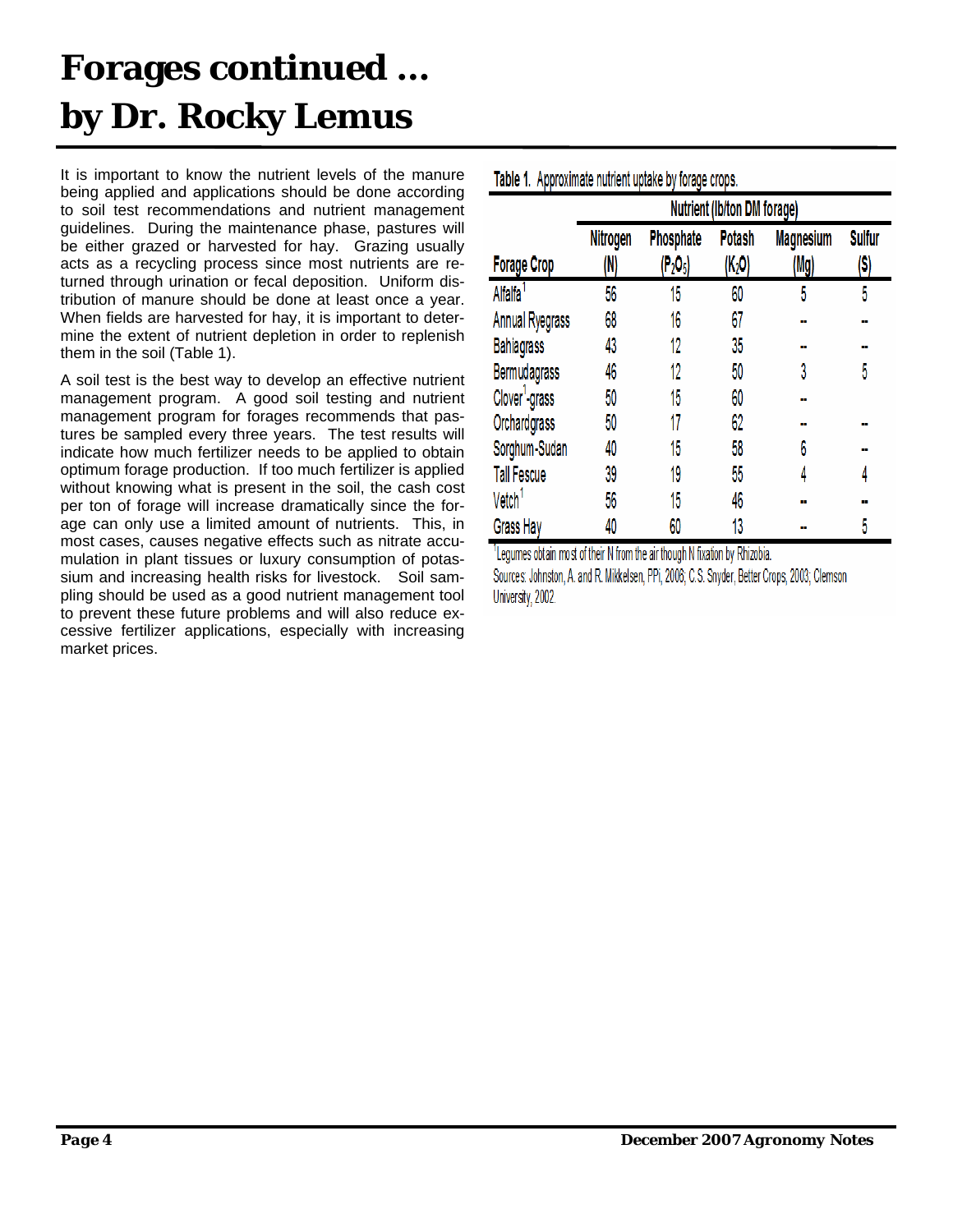## **Cotton by Dr. Darrin Dodds**

As the end of 2007 draws near, it is important to look back at the past growing season. 960,000 acres of corn were planted in the Mississippi, the largest corn acreage since 1960 when average yields were 27 bushels per acre and growers were getting \$1.18 per bushel. Growers also planted about 370,000 acres of wheat in the fall of 2006, the largest acreage since 1990. As a result of these acreage increases and soybean acres remaining stable, cotton acres declined from 1,230,000 acres in 2006 to 660,000 acres in 2007. Mississippi growers should not feel alone in terms of acreage reductions. Alabama, Arkansas, Louisiana, Tennessee, and Georgia had acreage reductions of 30, 26, 48, 29, and 26%, respectively. Many discussions "around the water cooler" this fall have centered around cotton acres in 2008. On a brighter note, cotton yields were outstanding in 2007. The National Agriculture Statistic Service has estimated cotton yields in Mississippi to be 975 pounds of lint per acre. Average yields this year rank second all time, trailing only the 2004 crop which yielded an average of 1024 pounds of lint per acre. This year like the past three, DPL 555 BGRR was planted on about 30% of the acres. DPL 444 BGRR came in second at 16% and DPL 445 BGRR was close behind on 15% of Mississippi cotton acres. ST 4554 B2RF and 5599 BGRR was planted on 7% and 5% of Mississippi acres, respectively. These 5 varieties accounted for 73% of all cotton acres in Mississippi in 2007. Flex cotton was on approximately 15% of cotton acres in 2007, up from 8.5% in 2006. ST 4554 B2RF was the most popular Flex variety planted. Another popular topic of discussion lately has revolved around new cotton varieties. Registration on Bollgard I varieties will be lost after the 2008 growing season. Due to technology packages currently available, this means that growers will almost have to plant a Bollgard II or Widestrike Flex cotton variety in 2010. Currently, there are very few cotton varieties that will be offered with Bollgard II or Widestrike insect protection and Roundup Ready® (not Flex) technology. I strongly encourage growers to take a long, hard look at planting varieties in 2008 that contain technology packages (B2RF, Widestrike/Flex, etc.) that will be available after we lose the registration on our first generation insect protection products. Begin spreading the risk now so in 2010, when varieties that we have been using are no longer available, you will have a better feel for benefits from the technology and potential yields of various varieties.

Finally, a word about variety selection. Variety selection is one of the most important business decisions cotton growers make. The longstanding and ongoing position of the MSU Extension Service is to extend variety trial research results, coupled with direct professional experience, to allow cotton producers to make their own informed variety

selection decisions.

General guidelines for variety-related recommendations by MSU-ES scientists are these:

• 1) to recommend that crop producers combine MAFES variety trial information with on-farm personal experience to select varieties that will perform well on their farms

• 2) to recommend that crop producers try new varieties only on a very limited acreage

• 3) to recommend that crop producers plant the bulk of their commercial acreage in proven performers

• 4) to recommend that growers evaluate fiber quality as well as yield

• 5) to recommend that crop producers critically evaluate the need for value-added traits in transgenic varieties.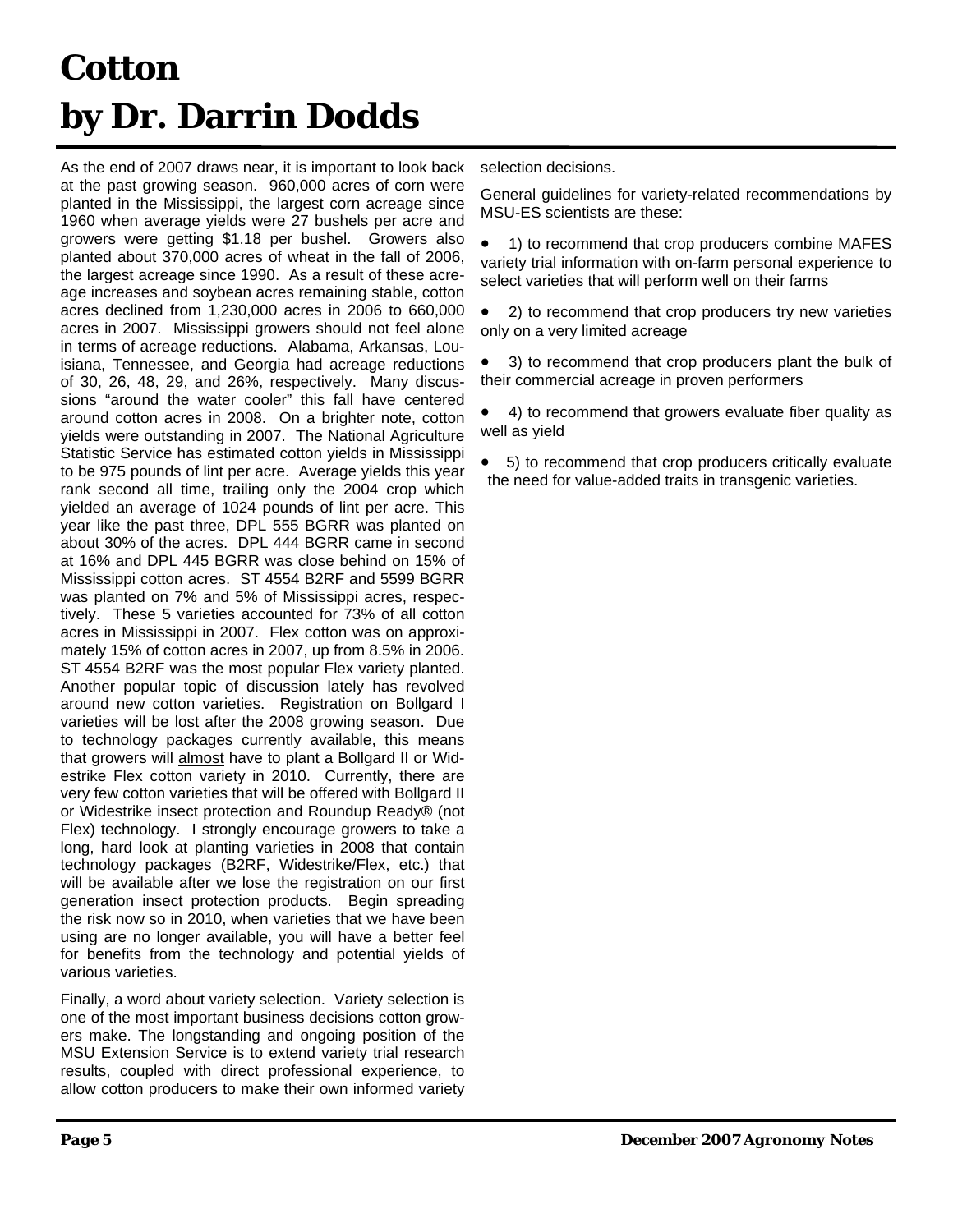## **Rice by Dr. Nathan Buehring**

With the dry weather early this fall, a good bit of land was prepared and ready for planting rice in 2008. As a result, a good winter weed control program will be the only thing necessary before planting. The two biggest considerations in a winter weed control program are weed spectrum and timing.

In 2007, horseweed became the number one problematic weed at planting. This is a weed that has not typically been a problem in rice. Glyphosate resistance and ideal weather conditions last spring for horseweed emergence ultimately resulted in this weed becoming a major issue in rice.

The cheapest and most effective option for postemergence horseweed control is 2,4-D. The biggest limitation with 2,4-D is that 30 days must elapse before planting. Valor is another option for horseweed control, but it only provides preemergence control. In 2007, some glyphosate plus Valor applications did not provide total horseweed control. In most of these instances the Valor application was early and did not have enough residual left to give adequate control up to planting.

Most of the calls I received last year were from producers that had horseweed at planting. There are not any good options that are worth even mentioning for horseweed control at planting. Therefore, this weed must be controlled earlier than at planting to get satisfactory results and allow for the plant back restrictions to elapse.

When looking at winter weed control program, it is better to be early than late not only from a control perspective but agronomically as well. If I had to pick a time frame where I would like to make my first burndown application it would be from January to the first of February. This would allow you to control the winter weeds before the temperatures warm up and they really begin to grow. If you allow the weeds to grow until the first of March, they will produce a lot of excess vegetation. This will in turn leave vegetation on soil surface at planting, which may affect the rice as it emerges out of the ground. When rice emerges from the ground, I do not want it competing with anything, whether it is excessive dead vegetation or weeds that are alive. My goal is to achieve a clean stale seedbed at planting.

Most burndown programs will require two applications: one at late winter to early spring and one at planting. Be sure on the first application that your herbicide selection will control the weeds present your fields. Table 1 list weed control ratings for various winter weed control programs.

A new product on the market for burndown use in rice is FirstShot. This is basically a reformulated Harmony Extra with a different product ratio. FirstShot contains 25% thifensulfuron (Harmony) and 25% Tribenuron (Express). Harmony Extra contained 33.33% thifensulfuron (Harmony) and 16.67% Tribenuron (Express). FirstShot has a 0 day plant back restriction. FirstShot has a rate range of 0.5 to 0.8 oz/A. If FirstShot is applied with glyphosate, Gramoxone, or 2,4-D, 0.6 oz/A rate should be sufficient. This is a good product of choice for smartweed control at or before planting. As always, please read label instructions before making an application.

|                     | Annual<br><b>Bluegrass</b> | Ryegrass       | Bitter-<br>cress | Butter-<br>cup  | Carolina<br>Geranium | Chick-<br>weed | Cutleaf<br>Evening<br>primrose | Henbit         | Shepherds-<br>purse | Vetch | Little<br><b>Barley</b> | Glyphosate R<br>Horseweed | Smart-<br>weed  |
|---------------------|----------------------------|----------------|------------------|-----------------|----------------------|----------------|--------------------------------|----------------|---------------------|-------|-------------------------|---------------------------|-----------------|
| Glyphosate          | 10                         | 8              | 10               | 9               | $\overline{7}$       | 10             | 6                              | $\overline{7}$ | 10                  | 5     | 10                      | $\overline{2}$            | $\overline{7}$  |
| $+2,4$ -D           | 10                         | $\overline{7}$ | 10               | 10              | 9                    | 10             | 10                             | 9              | 10                  | 10    | 10                      | 9                         | 8               |
| + First Shot        | 10                         |                | 10               | 10              | 9                    | 10             | 7                              | 9              | 10                  | 5     | 10                      | 5                         | 10              |
| + Valor             | 10                         | 8              | 10               | 10              | 8                    | 10             | 9                              | 9              | 9                   |       | 10                      | $8*$                      | 6               |
| Gramoxone<br>Inteon | 10                         | 7              | 10               | 10 <sup>1</sup> | 9                    | 10             | 7                              | 8              | 9                   | 8     | 8                       | 5                         | 6               |
| $+ 2, 4 - D$        | 10                         | $\overline{7}$ | 10               | 10              | 9                    | 10             | 10                             | 9              | 9                   | 9     | 9                       | 9                         | 8               |
| $+$ First Shot      | 10                         |                | 10               | 10              | 10                   | 10             | 7                              | 9              | 10                  | 5     | $\overline{7}$          | 5                         | 10 <sup>°</sup> |
| $+$ Valor           | 10                         | $\overline{7}$ | 10               | 10              | 9                    | 10             | 9                              | 9              | 9                   | ۰     |                         | $8*$                      | $6^{\circ}$     |

**Table 1.** Winter weed response ratings to herbicides (0 = poor control and 10 = excellent control).

\* Provides preemergence control only.